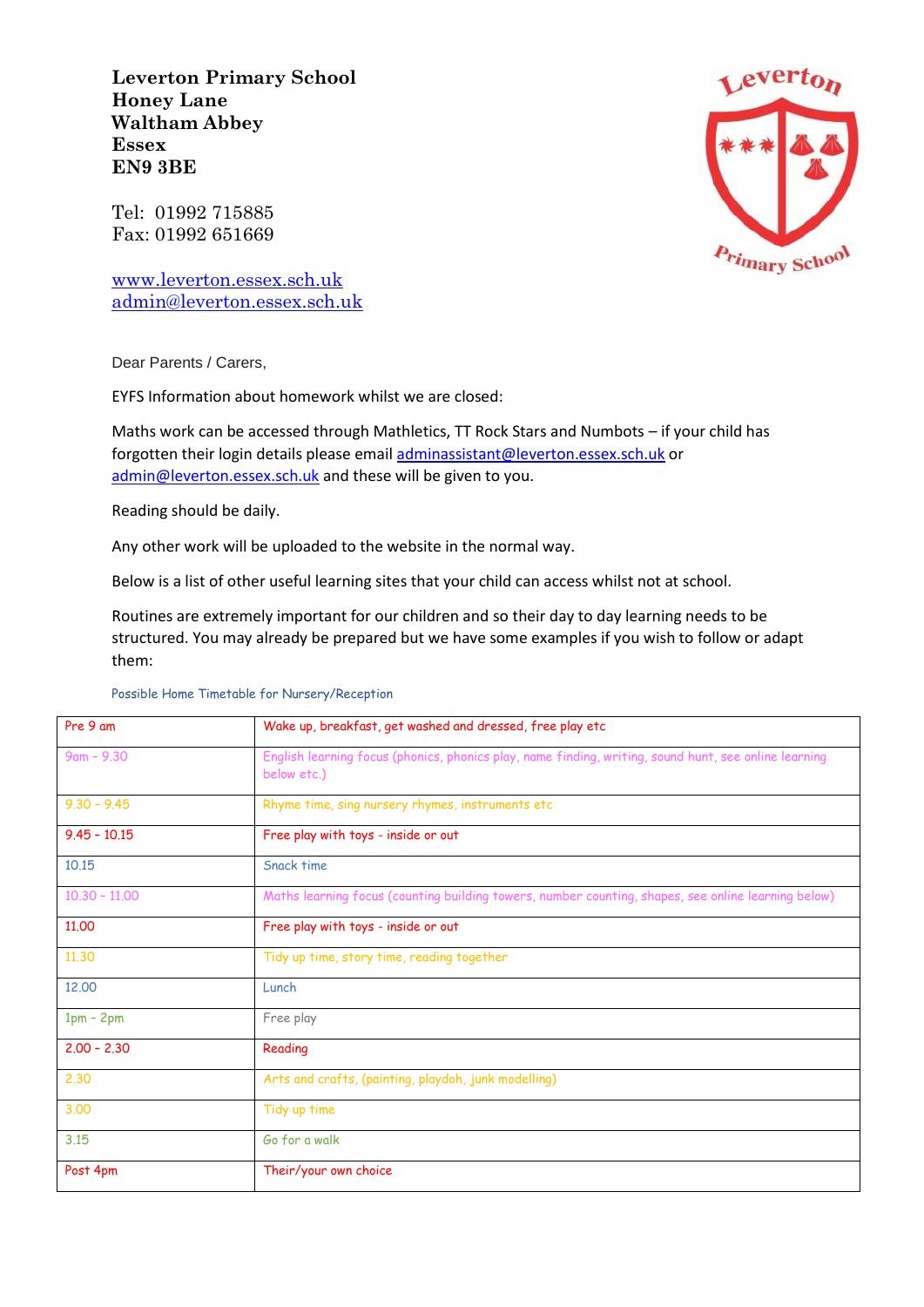# **FREE online education resources**

Please find a list of online resources that can be used:

#### **Mathletics**

#### <https://login.mathletics.com/>

If you need a login reminder please email [adminassistant@leverton.essex.sch.uk](mailto:adminassistant@leverton.essex.sch.uk)

Children will have assigned activities based on their year groups. Each activity has a built in online teacher, which children can click for support. They get instant feedback on their results and these will be monitored by teachers and reassigned if necessary.

#### **TT Rock Stars**

<https://ttrockstars.com/>

If you need a login reminder please email [adminassistant@leverton.essex.sch.uk](mailto:adminassistant@leverton.essex.sch.uk)

#### **Twinkl**

#### [https://www.twinkl.co.uk](https://www.twinkl.co.uk/)

This is more for printouts, and usually at a fee, but they are offering a month of free access to parents in the event of school closures.

# [https://www.twinkl.co.uk/blog/how-to-utilise-twinkl-during-the-coronavirus-shutdown-a](https://www.twinkl.co.uk/blog/how-to-utilise-twinkl-during-the-coronavirus-shutdown-a-guide-for-schools)[guide-for-schools](https://www.twinkl.co.uk/blog/how-to-utilise-twinkl-during-the-coronavirus-shutdown-a-guide-for-schools)

Offer code: CVDTWINKLHELPS

**Phonics Play**

<https://www.phonicsplay.co.uk/>

User name: march20

Password: home

#### **Espresso**

#### **[www.discoveryeducation.co.uk](http://www.discoveryeducation.co.uk/)**

click login

select espresso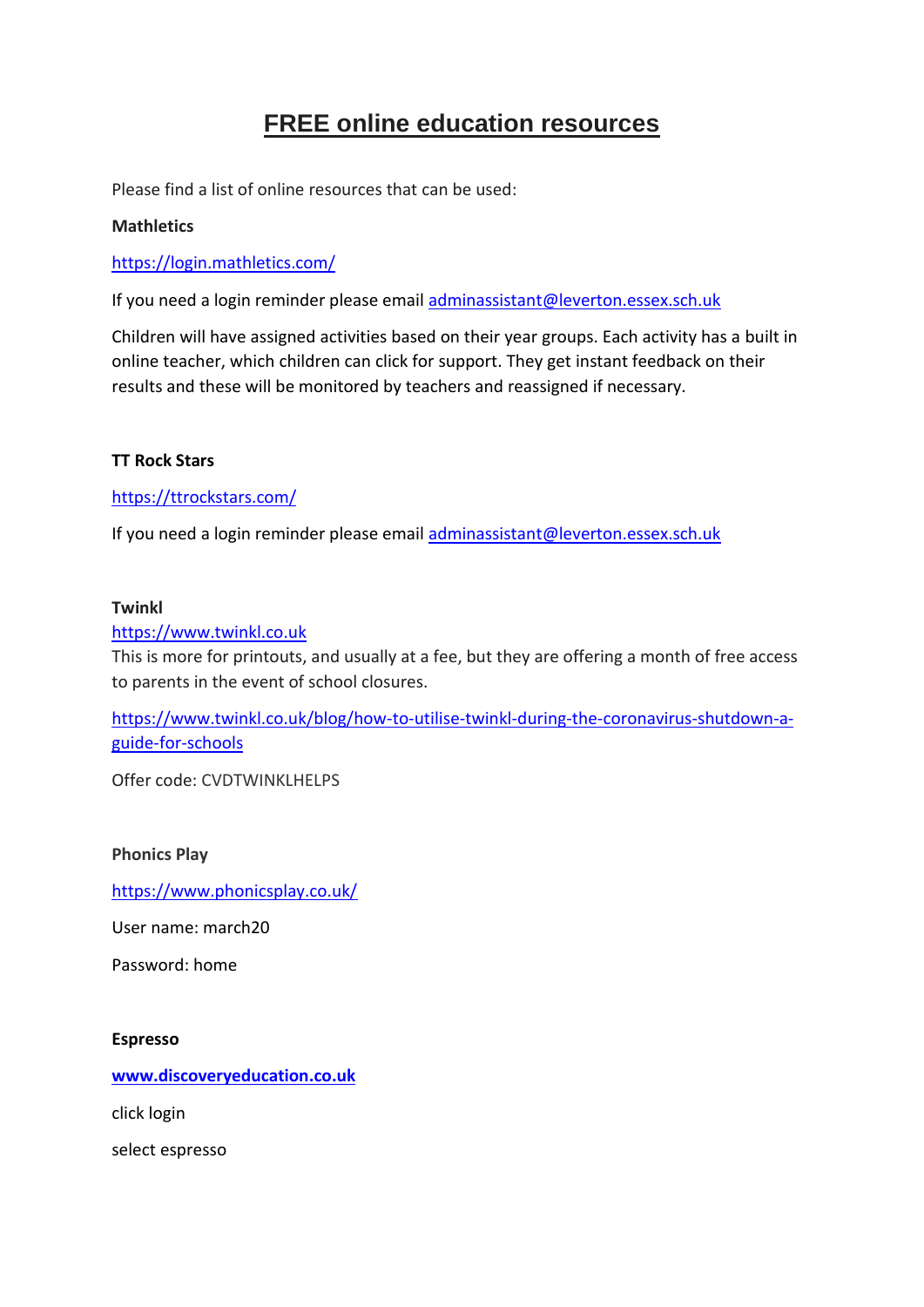Leverton Primary School

User name: student15864

Password: leverton

#### **White Rose Maths**

[www.whiterosemaths.com/homelearning](http://www.whiterosemaths.com/homelearning)

#### **Joe Wicks**

On his YOUTUBE channel at 9am Mon-Fri he will be doing a workout session

# **BBC Learning**

# <http://www.bbc.co.uk/learning/coursesearch/>

This site is old and no longer updated and yet there's so much still available, from language learning to BBC Bitesize for revision. No TV licence required except for content on BBC iPlayer.

(Primary age children to use a parent account)

#### **Blockly**

[https://blockly.games](https://blockly.games/) Learn computer programming skills - fun and free.

#### **Scratch**

<https://scratch.mit.edu/explore/projects/games/> Creative computer programming

# **National Geographic Kids**

<https://www.natgeokids.com/uk/> Activities and quizzes for younger kids.

# **Duolingo**

[https://www.duolingo.com](https://www.duolingo.com/) Learn languages for free. Web or app.

# **Mystery Science** [https://mysteryscience.com](https://mysteryscience.com/)

Free science lessons

# **The Kids Should See This** [https://thekidshouldseethis.com](https://thekidshouldseethis.com/) Wide range of cool educational videos

**iDEA Awards** [https://idea.org.uk](https://idea.org.uk/)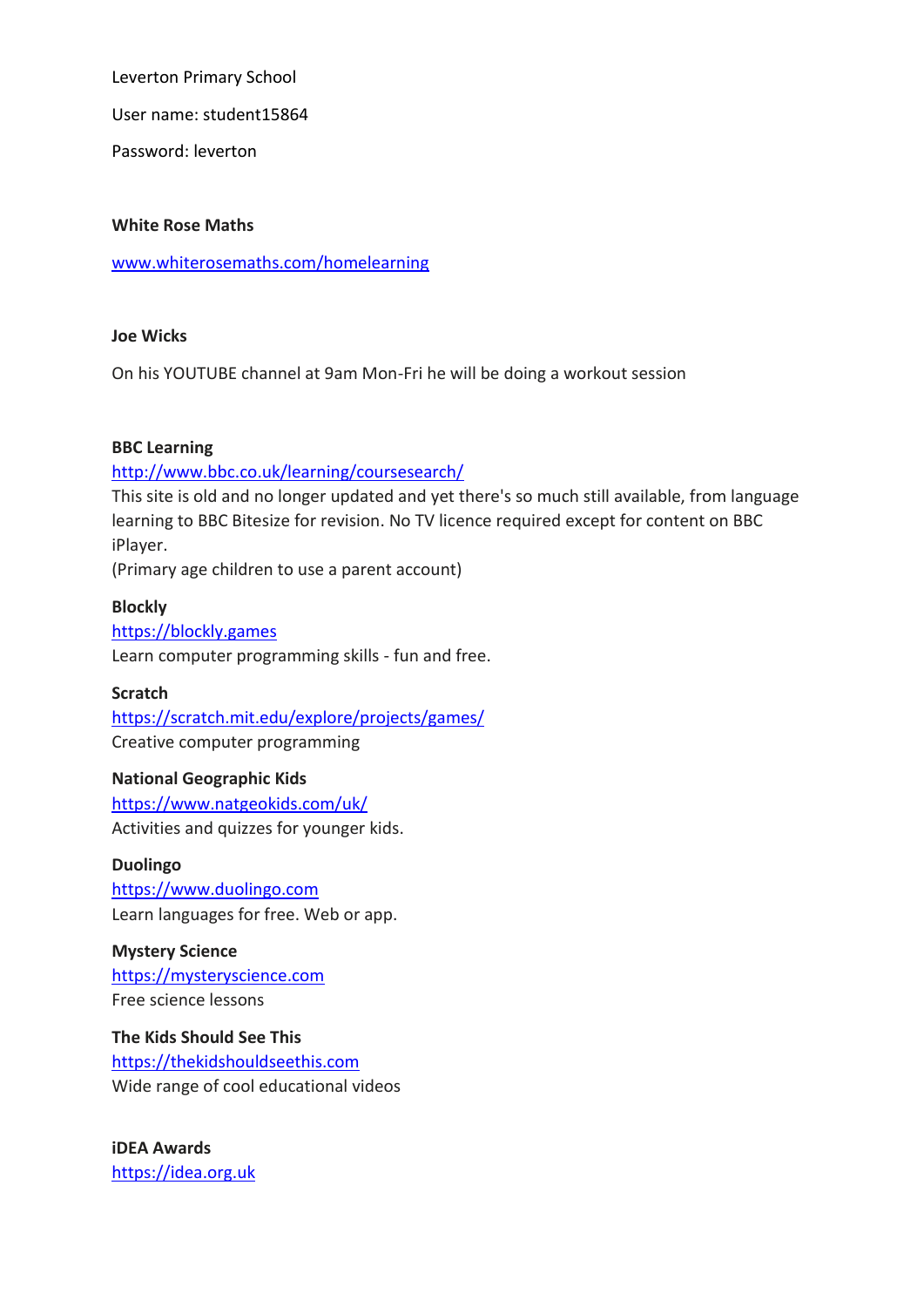Digital enterprise award scheme you can complete online.

**Cbeebies Radio** <https://www.bbc.co.uk/cbeebies/radio> Listening activities for the younger ones.

#### **British Council**

<https://www.britishcouncil.org/school-resources/find> Resources for English language learning

# **Oxford Owl for Home**

<https://www.oxfordowl.co.uk/for-home/> Lots of free resources for Primary age

#### **Geography Games**

<https://world-geography-games.com/world.html> Geography gaming!

#### **Blue Peter Badges**

<https://www.bbc.co.uk/cbbc/joinin/about-blue-peter-badges> If you have a stamp and a nearby post box.

#### **The Imagination Tree**

[https://theimaginationtree.com](https://theimaginationtree.com/) Creative art and craft activities for the very youngest.

# **Toy Theater**

<https://toytheater.com/> Educational online games

**Amazing educational resources** –free during the Corona Virus epidemic – this is a huge spreadsheet of ideas and links <http://www.amazingeducationalresources.com/>

**Virtual School Activities!** A collection of sites to live webcams, virtual tours/trips, and other miscellaneous fun academic sites. <https://virtualschoolactivities.com/>